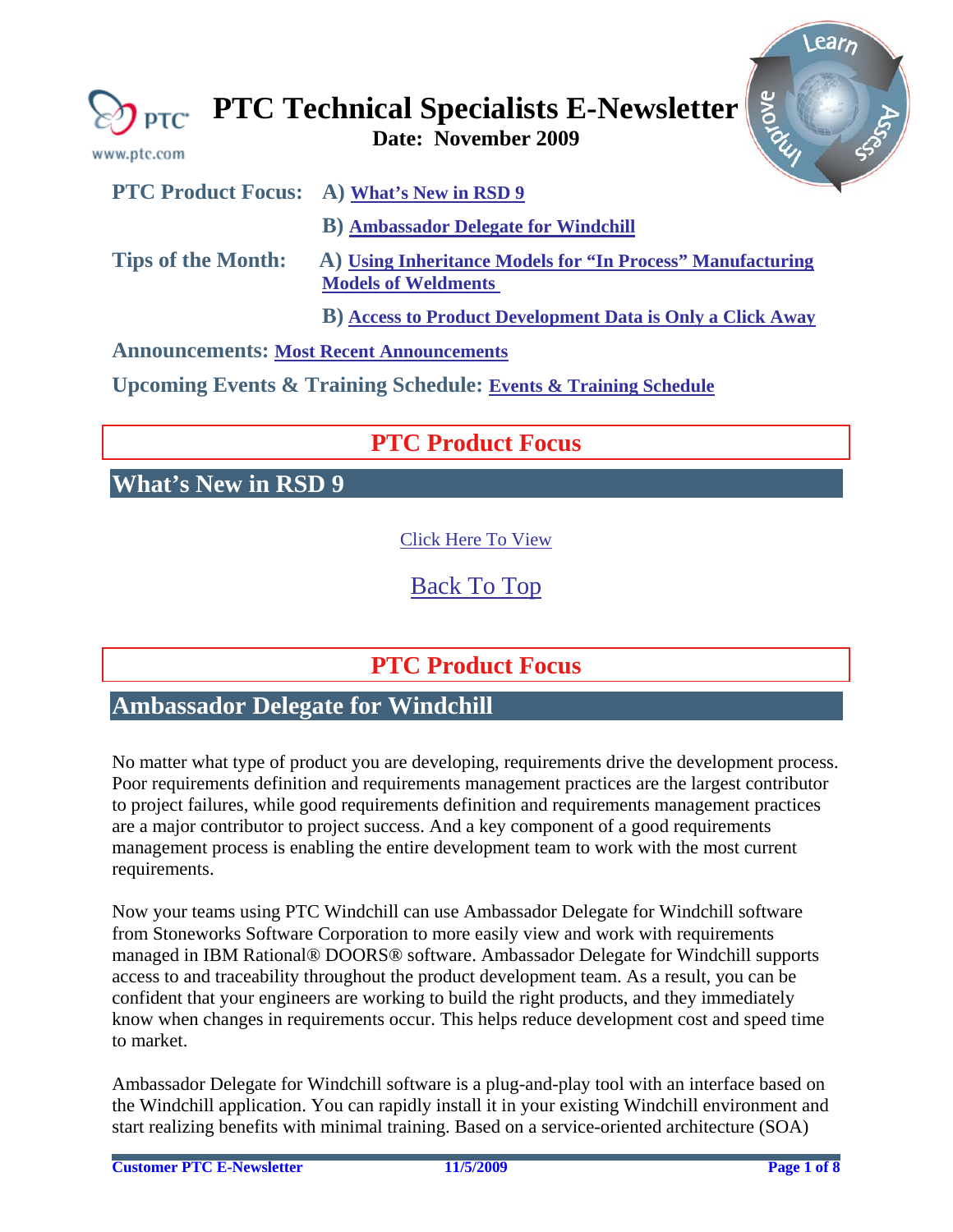and accessible via Web browser, the integrator is designed to make it easier for developers, designers and engineers to do their jobs. In fact, you can see at a glance whether requirements have changed, whether requirements have been met, and which product parts are affected by requirements changes. This level of insight helps teams communicate and collaborate effectively to produce quality, safe products.

### **Solving a common problem within the development environment**

Using Rational DOORS software, a systems engineer can develop requirements documents to support a project and then deliver them to a design engineer. After studying the requirements, the design engineer can use the Windchill environment to produce computer-aided design (CAD) data to represent physical objects and satisfy the requirements documentation. But what happens when the systems engineer needs to modify the requirements document after the design engineer creates the CAD models? The systems engineer may not be able to identify the CAD data that would be affected by a requirement modification, and now he must involve the design engineer—if they can coordinate schedules, of course. Or if the systems engineer is able to safely modify the requirements document, he is challenged with clearly articulating the document changes to the design engineer. Further, if the design engineer identifies an issue with a requirement during the design process, she is challenged with clearly articulating the problem to the systems engineer.

Because the systems and design engineering processes must have uninhibited communication, and because most organizations lack adequate and timely communications platforms, misalignment can occur between the requirements and CAD models. As a result, a company may end up with the wrong product—or worse—a defective or unsafe product. Consequently, it takes more time and money to bring a proper product to market.

Validated as a Ready for IBM Rational software solution, Ambassador Delegate for Windchill is designed to streamline communications between systems engineers and design engineers. A design engineer can establish relationships between a Rational DOORS requirement—or the whole module—and a Windchill object. The design engineer can then see any gap between the requirements and the design. She can also see whether the systems engineer makes a change in Rational DOORS to a requirement.

### **Detailing the traceability solution**

Ambassador Delegate for Windchill integrates seamlessly into the Windchill Program, Product, Project and Library environments—or containers—of the Windchill 9.0 platforms. Each Windchill container can leverage one of three authentication methods to access a Rational DOORS server:

- Implement a single sign-on if Rational DOORS and Windchill use the same user directory server.
- Map Rational DOORS users to Windchill users, and prompt each Windchill user for a Rational DOORS login name.
- Leverage a common user account for individual Rational DOORS users who can access a respective Windchill container.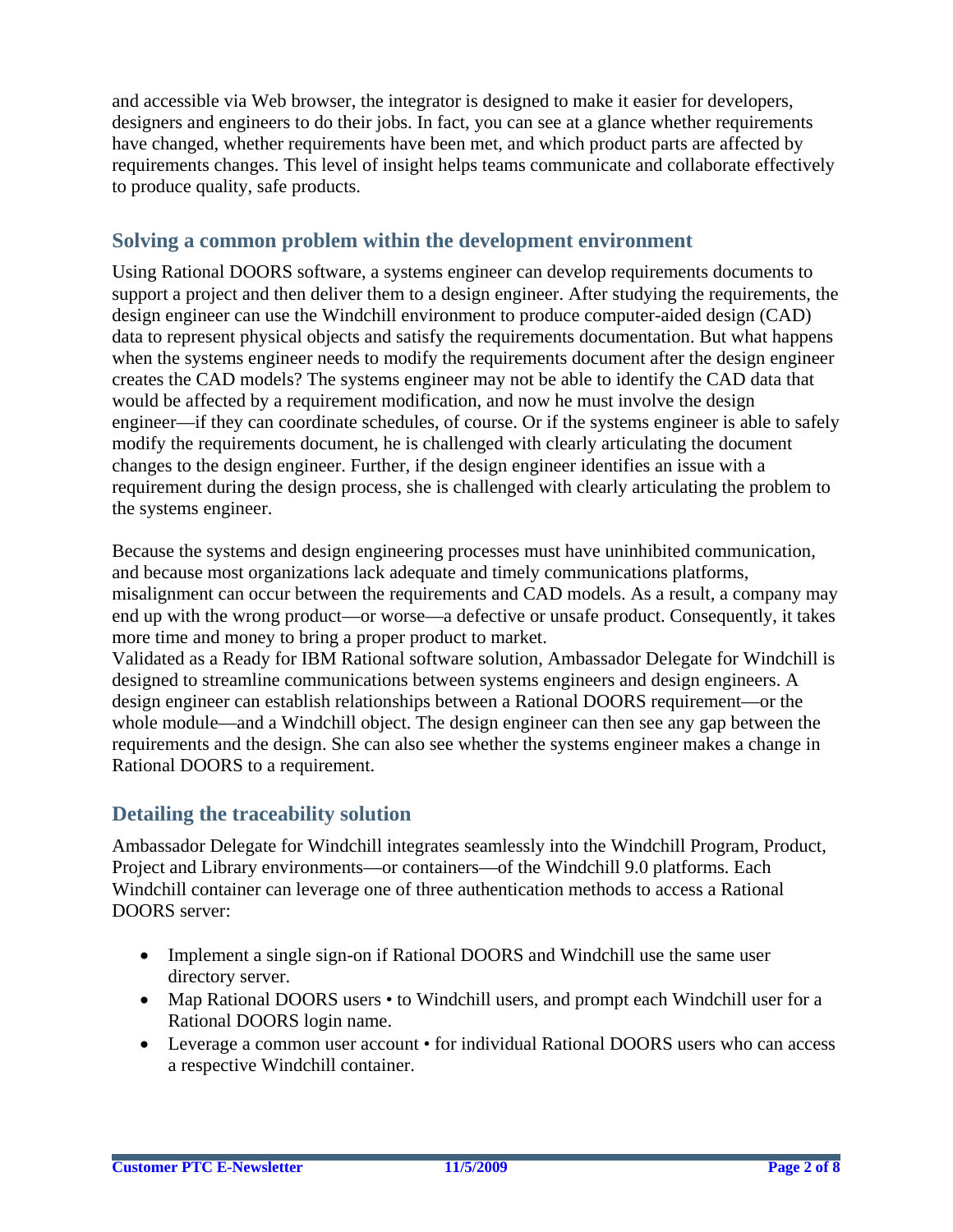There is a one-to-one relationship between the Ambassador Delegate for Windchill solution and a Rational DOORS database. Ambassador Delegate for Windchill can be used by multiple Windchill containers.

Moreover, the traceability features in Ambassador Delegate for Windchill support the easy traversal of object relationships inside Rational DOORS and Windchill. Users can toggle between design data and requirements environments. And if Ambassador Delegate for Windchill integrates with the Windchill change system, systems and design engineers and others can collaborate on the review, approval and implementation of a requirement modification.

By integrating with the Windchill Product Structure Explorer, the Ambassador Delegate for Windchill solution allows users to quickly identify parts and documents in the product structure that have requirements linked to them. It also makes it easy to identify the parts that are missing requirement links.

### **A closer look at Ambassador Delegate for Windchill capabilities**

The Ambassador Delegate for Windchill solution helps you to:

- View a Rational DOORS folder/project hierarchy.
- View Rational DOORS module baselines.
- Add Rational DOORS modules to Windchill folders.
- View an individual Rational DOORS requirement and its attributes and links.
- Search the Rational DOORS database for specific requirements.
- Link Rational DOORS objects to Windchill documents and parts.
- Add Rational DOORS objects to Windchill baselines.
- Integrate the Windchill Change2 system.
- Create Rational DOORS change proposals from the Windchill user interface.
- Trace bidirectional links created in Rational DOORS back into Windchill.
- Leverage the Windchill Access Control, Discussion and Action Item framework.
- Rely on Windchill container-based access control.
- Access traceability lists of where Rational DOORS requirements are used within Windchill.

Learn more about Ambassador for Windchill at:

- **[http://sws](http://sws-corp.com/index.php?option=com_content&view=article&id=20&Itemid=65)[corp.com/index.php?option=com\\_content&view=article&id=20&Itemid=65](http://sws-corp.com/index.php?option=com_content&view=article&id=20&Itemid=65)**
- **[http://www.youtube.com/watch?v=g0fFgsqjbLs&feature=PlayList&p=C223947790](http://www.youtube.com/watch?v=g0fFgsqjbLs&feature=PlayList&p=C223947790BA3648&index=0) [BA3648&index=0](http://www.youtube.com/watch?v=g0fFgsqjbLs&feature=PlayList&p=C223947790BA3648&index=0)**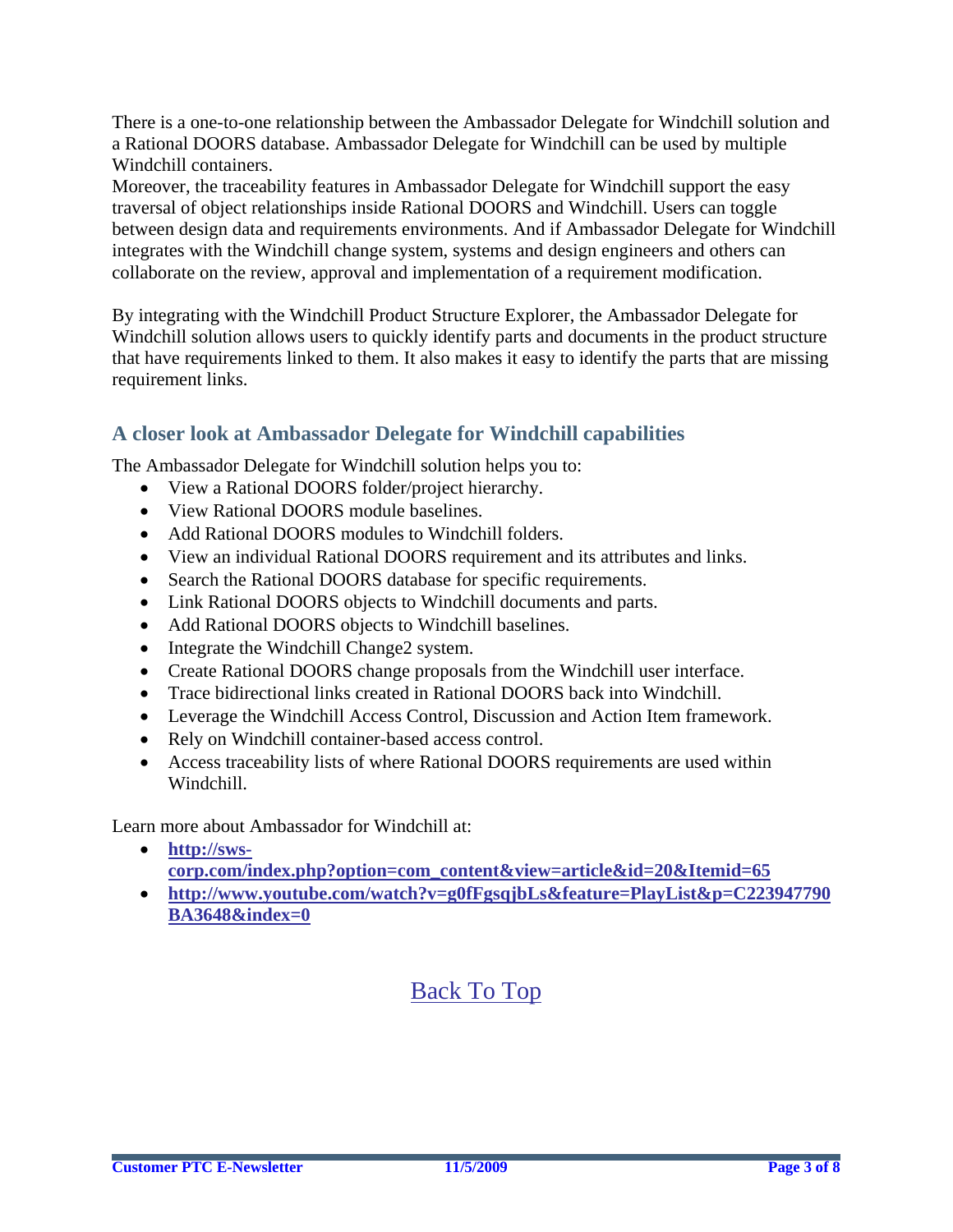## **Tips of the Month**

## <span id="page-3-0"></span>**Using Inheritance Models for "In Process" Manufacturing Models of Weldments**

## [Click Here To View](http://members.shaw.ca/jpeng/newsletter/PTC_Technical_Specialists_E-Newsletter_2009_11_desktop.pdf)

## [Back To Top](#page-0-0)

## **Tips of the Month**

### **Virtualization: Streamline Development Testing and Deployment**

There are many virtualization platforms out there today. Whichever may suit your organization best, the ability to work on virtual platforms will bring many key benefits to your Windchill solutions. Tools such as P2V will bring the ability to virtualize any of your existing servers into a virtual platform that duplicates your existing environment to perfection. You then can utilize these images to perform various tasks from troubleshooting issues, testing performance tuning changes, assisting to deploy new functionality, and much much more. You will also be able to create virtual environments that can be deployed in hours rather than days to perform software loading, configuration, and data loading.

Most of the virtual tools in existence offer the ability to snapshot or prepare the virtual system for rollback in case you perform a difficult procedure that has no simple undo. These snapshots can be managed by creating many rollback points as well as the cleanup actions to delete them once a clean state of the environment is reached.

Depending on the hardware and virtualization tool being used, these environments are very mobile and can be utilized away from the office or in areas where network connectivity or access is unavailable. This can assist developers, testers, and support personnel to work out solutions from just about anywhere and from many more host platforms.

Duplication of these virtual images has no limitations and can be distributed amongst an entire team in literally no time at all. VMWare is one solution that provides the ability to baseline an image for distribution and allow for snapshots to be later distributed to get all virtual machines back up to sync with the rest of the team. In these scenarios typically a build master will take all of the work from the team or allow for each member to access the master image to install or deploy their work onto the baseline from which a new snapshot will eventually be made and distributed.

I strongly suggest that you take the time to look into virtualization options and find a solution that will best fit your needs to make your future developments a much quicker and controlled process.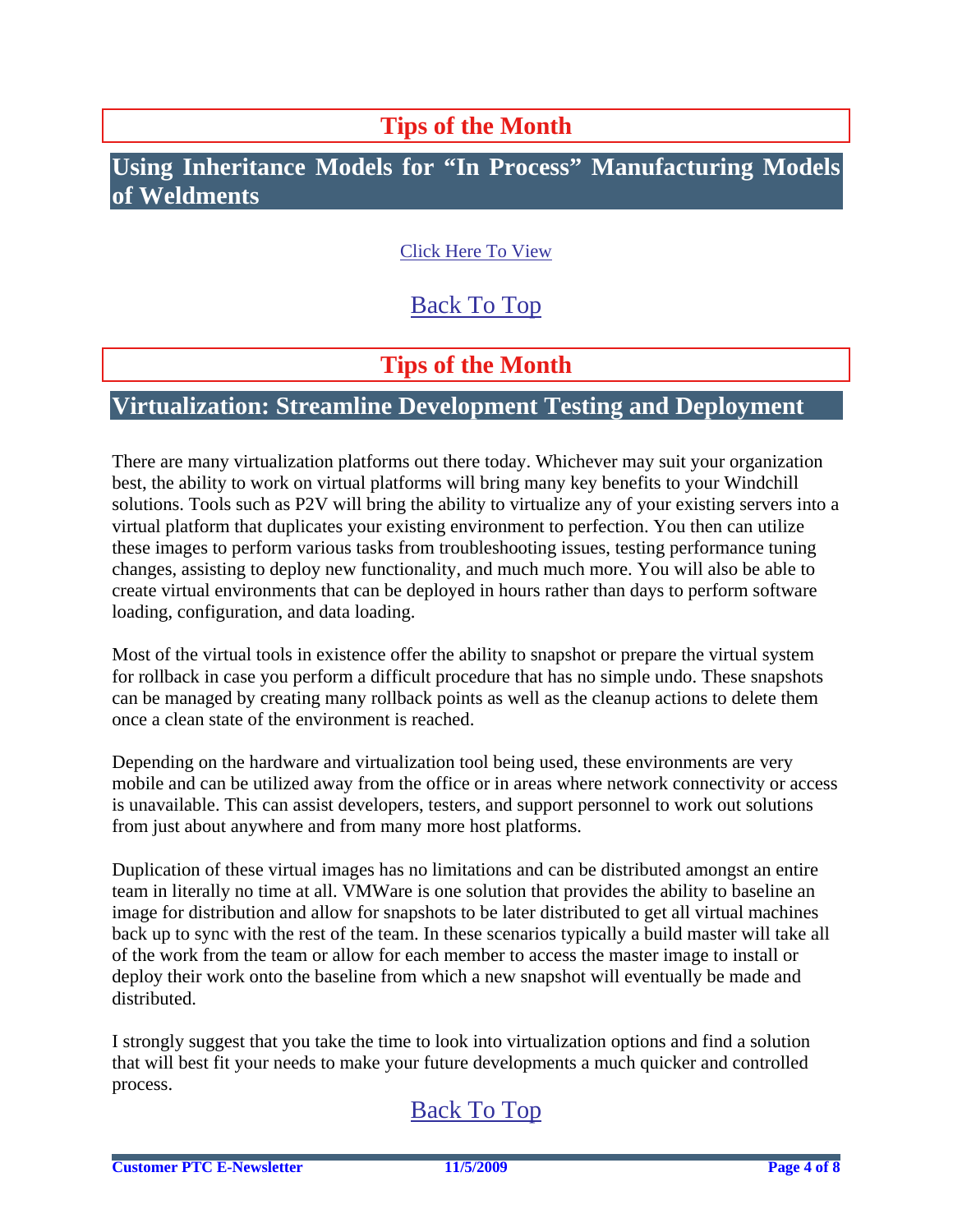### **Announcements**

### <span id="page-4-0"></span>PTC Tips & Techniques Newsletter Archives

Did you miss an issue? Can't find that awesome technique you read about? Fear not, you can click on the link below and go through our Customer PTC E-Newsletter archives.

[Customer Care Zone](http://www.ptc.com/carezone/)

#### PTC Tips & Techniques Webcasts: Work Smarter. Not Harder.

Click below to see regularly scheduled Tips & Techniques technical Webcasts that are designed to provide you with the most popular time-saving tricks that Pro/ENGINEER users of all skill levels will find useful. Get more out of your maintenance dollars!

#### [Tips & Techniques: Work Smarter Not Harder!](http://www.ptc.com/appserver/it/icm/cda/template_lib/events/series.jsp?&im_dbkey=11442&icg_dbkey=141)

### Special Hardware offers for PTC Customers

- <http://www.hp.com/go/ptc>
- <http://www.hp.com/go/ptcworkstation>

#### PTC Sponsored Events

• http://www.ptc.com/company/news/events/index.htm

Explore what is new with the Pro/ENGINEER Wildfire family!

<http://www.ptc.com/go/showcase>

### **Connect with PTC using the latest Social Networking resources:**





Linked in



Also visit<http://social-product-development.blogspot.com/>

#### **E-PROFILES IS HERE!!**

We have been eagerly anticipating the debut of the new electronic version of Profiles Magazine and now it is here! This new web site will supplement the print edition of the magazine and will provide new useful features not feasible with paper media. e-Profiles will provide you with 24x7, worldwide access to key information previously available exclusively in the print version. "Tips & Tricks," a popular feature pioneered by Pro/USER, has also moved to the web and will be expanded as the site matures.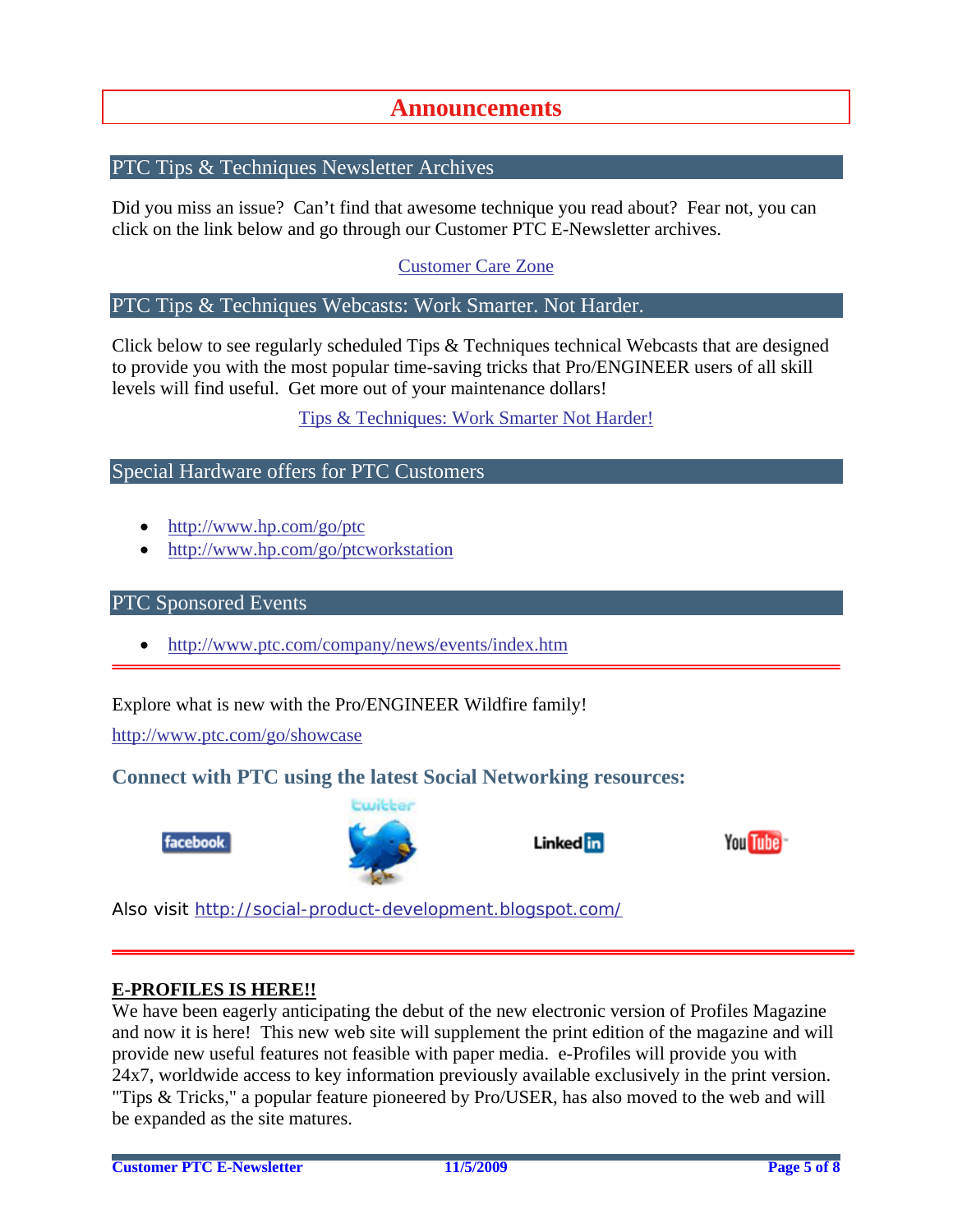Please take a few minutes to check out this new web site. We don't think you will be disappointed.

<http://profilesmagazine.com/>

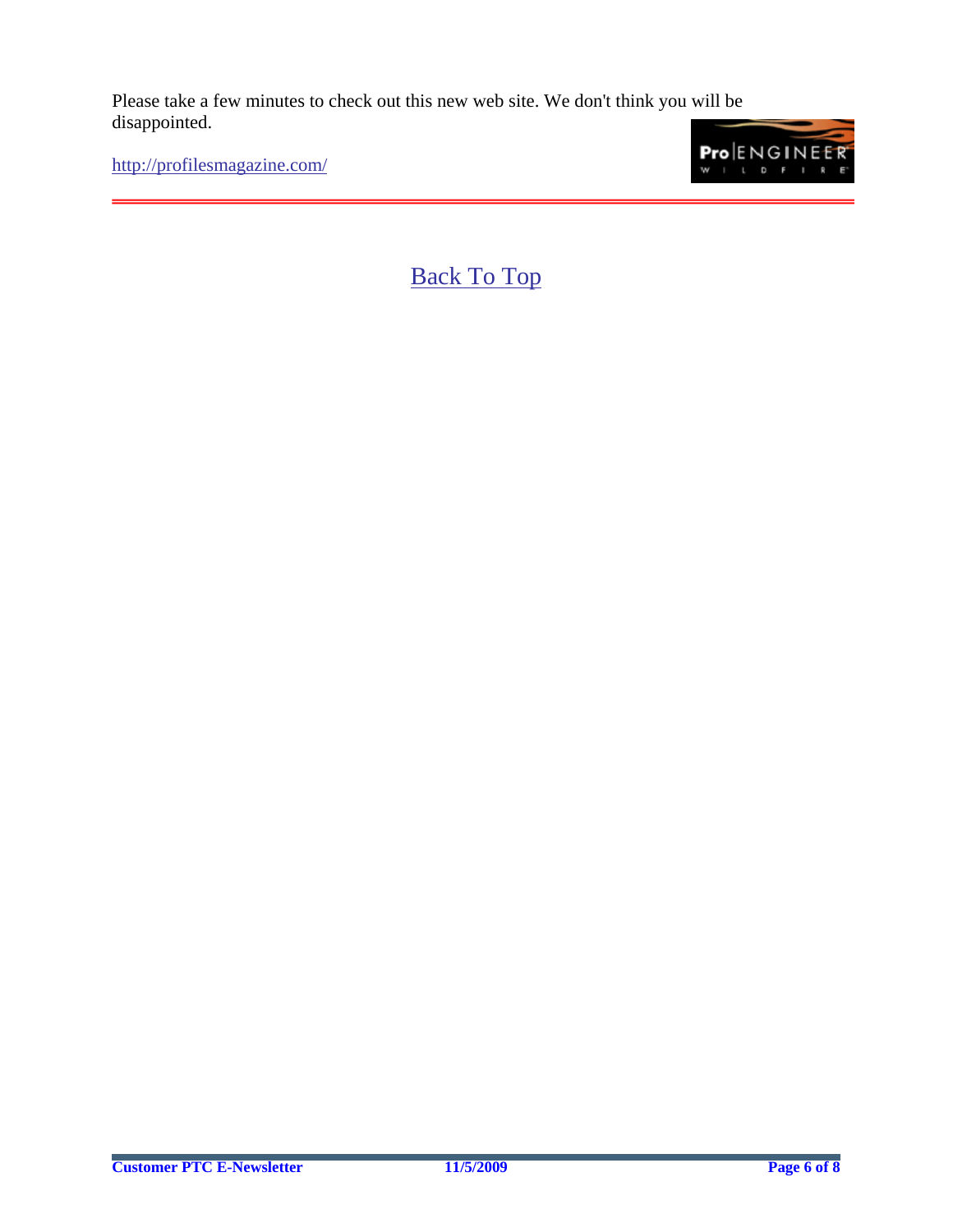## **Upcoming Events & Training Class Schedules**

<span id="page-6-0"></span>

| Upcoming, 2009      | Your local Pro/Engineer User Groups<br>http://www.ptcuser.org/rugs/ |
|---------------------|---------------------------------------------------------------------|
| June $6 - 9$ , 2010 | Orlando, FL USA<br>PTC/USER World Event<br>http://www.ptcuser.org/  |

#### Events

Our seminars and conferences seek to provide you with relevant information regarding product development trends in your industry as well as innovative software learning experiences. Think of them as a constructive day off where you can share experiences and swap ideas with your peers.

If you can't manage to get away, we'll bring it to you. Check back often for regularly scheduled live webcast events.

#### [You're Invited to Attend…](http://www.ptc.com/company/news/events/index.htm)

Please visit the [PTC Education Services](http://www.ptc.com/services/edserv/) website for the latest training information including course descriptions, schedules, locations, and pricing.

• Attend a course at any PTC Center and receive a free copy of Pro/ENGINEER Wildfire Student Edition!

<http://www.ptc.com/services/edserv/index.htm>

#### Live Instructor-Lead Virtual PTC Training Courses

Virtual Classrooms provide interactive learning with a trained PTC instructor in convenient and manageable sessions that last approximately 4 hours over a series of days. It's easy to join a class right from your desk using a phone or voice-over IP technology.

Sessions are performed just like a traditional ILT (including interactive exercises where you and the instructor can work on lab exercises together) and feature some of our most popular ILT courses. These sessions cover the exact same material as the traditional ILT in-center courses. Also look for some of our most frequently requested mini-topics delivered in the same format that are only an hour - two hours in duration.

If you have any questions about these sessions or would like to see getting other courses, not on this list, on the schedule please feel free to contact me for more details. They are a great way to bring training to you without you having to worry about location or being out from work for long stretches.